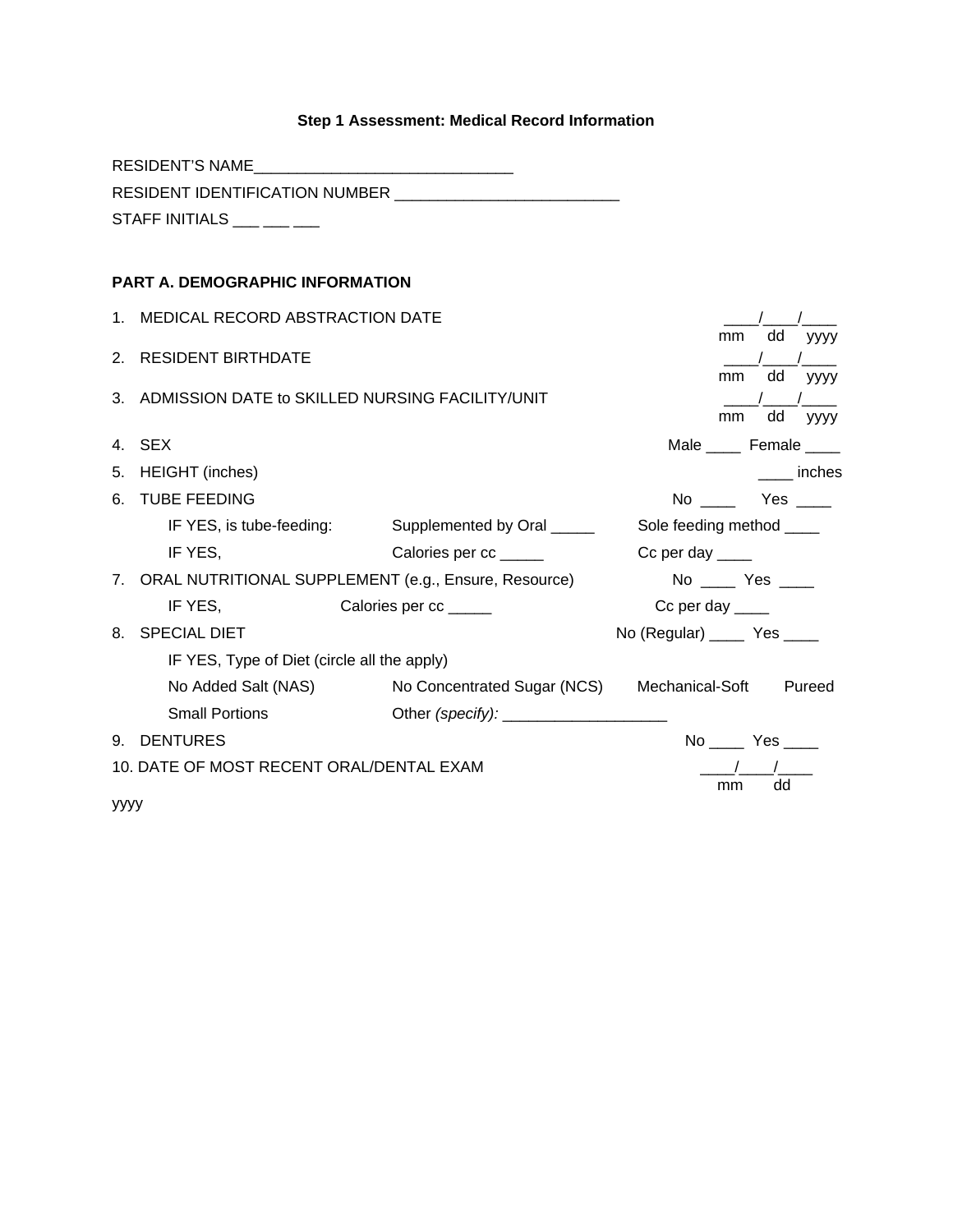| PART B. MEDICAL AND PSYCHIATRIC DIAGNOSES | <b>Check ALL that Apply</b> |  |  |
|-------------------------------------------|-----------------------------|--|--|
| $HIV - AIDS$                              |                             |  |  |
| <b>CANCER</b>                             |                             |  |  |
| CHRONIC OBSTRUCTIVE PULMONARY DISEASE     |                             |  |  |
| CHRONIC RENAL FAILURE                     |                             |  |  |
| <b>CONGESTIVE HEART FAILURE</b>           |                             |  |  |
| <b>DEMENTIA</b>                           |                             |  |  |
| <b>DEPRESSION</b>                         |                             |  |  |
| <b>DIABETES</b>                           |                             |  |  |
| <b>DYSPHAGIA</b>                          |                             |  |  |
| <b>FAILURE TO THRIVE</b>                  |                             |  |  |
| <b>GASTROINSTESTINAL DISORDERS</b>        |                             |  |  |
| <b>GI</b> Bleeding                        |                             |  |  |
| Diarrhea                                  |                             |  |  |
| Constipation                              |                             |  |  |
| <b>RECURRENT ASPIRATION PNEUMONIAS</b>    |                             |  |  |
| RHEUMATOID ARTHRITIS                      |                             |  |  |
| <b>WEIGHT LOSS MALNUTRITION</b>           |                             |  |  |
|                                           |                             |  |  |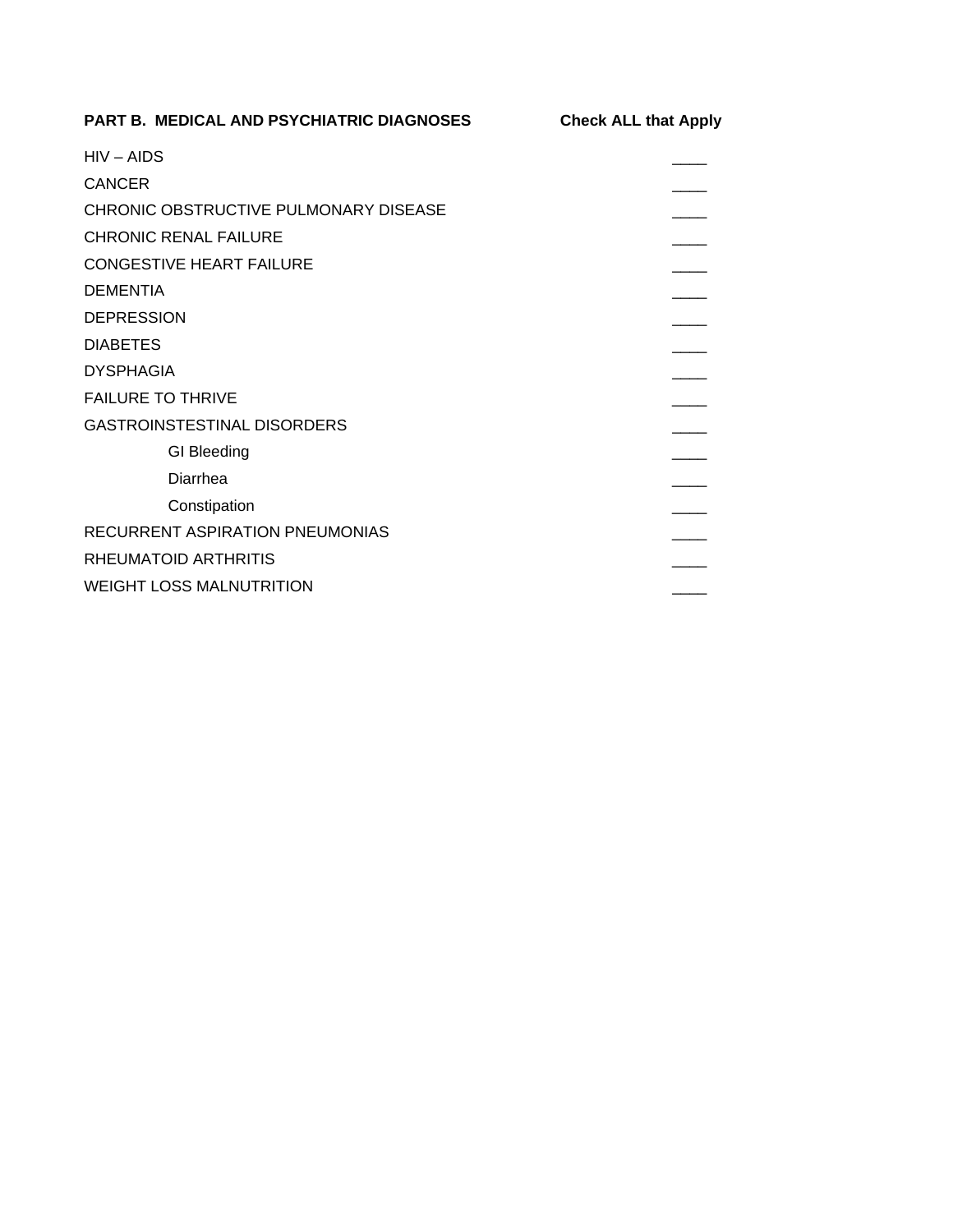| <b>Generic Name / Brand Name</b>                                                             | <b>Check ALL that Apply</b> |
|----------------------------------------------------------------------------------------------|-----------------------------|
| AMLODIPINE / NORVASC                                                                         |                             |
| CONJUGATED ESTROGENS / PREMARIN                                                              | $\star$                     |
| <b>DIGOXIN / LANOXIN</b>                                                                     |                             |
| <b>ENALAPRIL MALEATE / VASOTEC</b>                                                           | $\overline{\phantom{a}}$    |
| <b>FAMOTIDINE / PEPCID</b>                                                                   | $\overline{\phantom{a}}$    |
| FENTANYL TRANSDERMAL SYSTEM / DURAGESIC                                                      |                             |
| <b>FUROSEMIDE / FUROSEMIDE</b>                                                               |                             |
| <b>IPRATROPIUM BROMIDE / ATROVENT</b>                                                        |                             |
| LEVOTHYROXINE SODIUM / SYNTHROID / LEVOTHROID                                                |                             |
| <b>METFORMIN / GLUCOPHAGE</b>                                                                |                             |
| NIFEDIPINE / PROCARDIA XL                                                                    |                             |
| NIZATIDINE / AXID                                                                            |                             |
| <b>OMEPRAZOLE / PRILOSEC</b>                                                                 |                             |
| <b>PAROXETINE HCI / PAXIL</b>                                                                |                             |
| PHENYTOIN / DILANTIN                                                                         |                             |
| POTASSIUM REPLACEMENT / K-DUR                                                                |                             |
| RANITIDINE HCI / ZANTAC                                                                      |                             |
| RISPERIDONE / RISPERDAL                                                                      | $\star$                     |
| SERTRALINE HCI / ZOLOFT                                                                      |                             |
| <b>WARFARIN / COUMADIN</b>                                                                   |                             |
| *May be Amenable to Substitution                                                             |                             |
| <b>ROUTINE MEDICATIONS to Stimulate Appetite</b>                                             |                             |
| <b>Generic Name / Brand Name</b>                                                             | (Check ALL that Apply)      |
| CYPROHEPTADINE / PERI-ACTIN                                                                  |                             |
| <b>DRONABINOL</b>                                                                            |                             |
| <b>MEGACE ACETATE</b>                                                                        |                             |
| MIRTAZEPINE / REMERON                                                                        |                             |
| TESTOSTERONE (ANDRO-GEL OR INJECTIONS)                                                       |                             |
| NOTE: These medications are not necessarily appropriate or recommended for use among nursing |                             |
| home residents. Please consult Primary Care Physician.                                       |                             |

**PART C. ROUTINE MEDICATIONS with Appetite Suppressant Side Effects**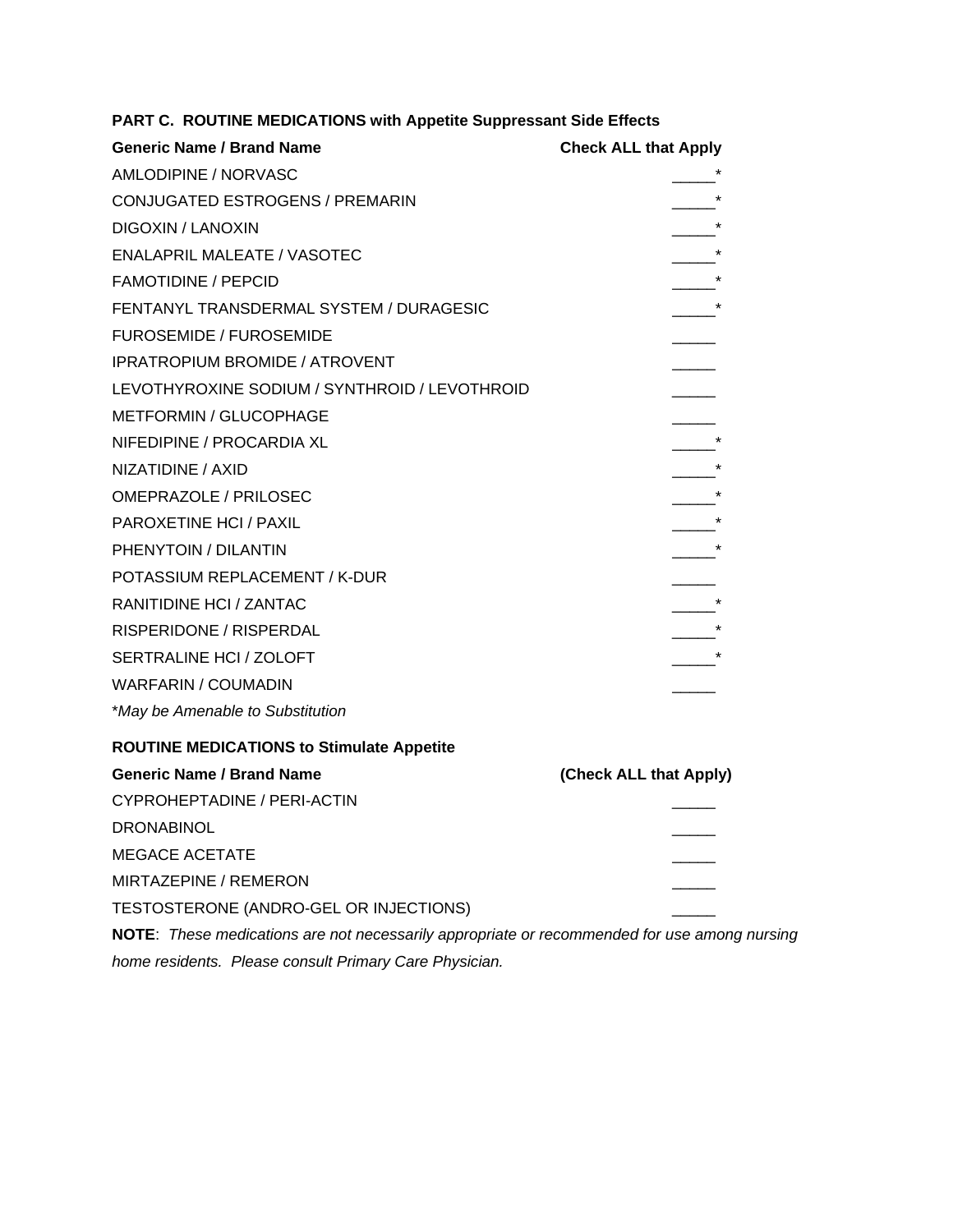#### **PART D. RECENT LABORATORY VALUES RELEVANT TO NUTRITION**

| VALUE<br>MONTH                       | <b>NORMAL RANGE</b> | DATE OF MOST RECENT | NONE IN LAST |
|--------------------------------------|---------------------|---------------------|--------------|
| BUN: _____mg/dL                      | $(10-30)$           | dd<br>mm<br>уууу    |              |
| Cholesterol:_____mg/dL               | (<200)              | dd<br>mm<br>уууу    |              |
| Creatinine: ______mg/dL              | $(0.4 - 1.1)$       | dd<br>mm<br>уууу    |              |
| Serum Albumin: _____g/dL             | $(3.3 - 3.9)$       | dd<br>mm<br>уууу    |              |
| Serum Osmolality: _____osm (270-310) |                     | dd<br>mm<br>уууу    |              |
| Serum Sodium: _____mEq/L             | $(133-145)$         | dd<br>mm<br>уууу    |              |
| TSH: uIU/ml                          | $(0.50 - 4.70)$     | dd<br>mm<br>уууу    |              |
| T4: uIU/ml                           | $(4.5 - 12.0)$      | dd<br>mm<br>уууу    |              |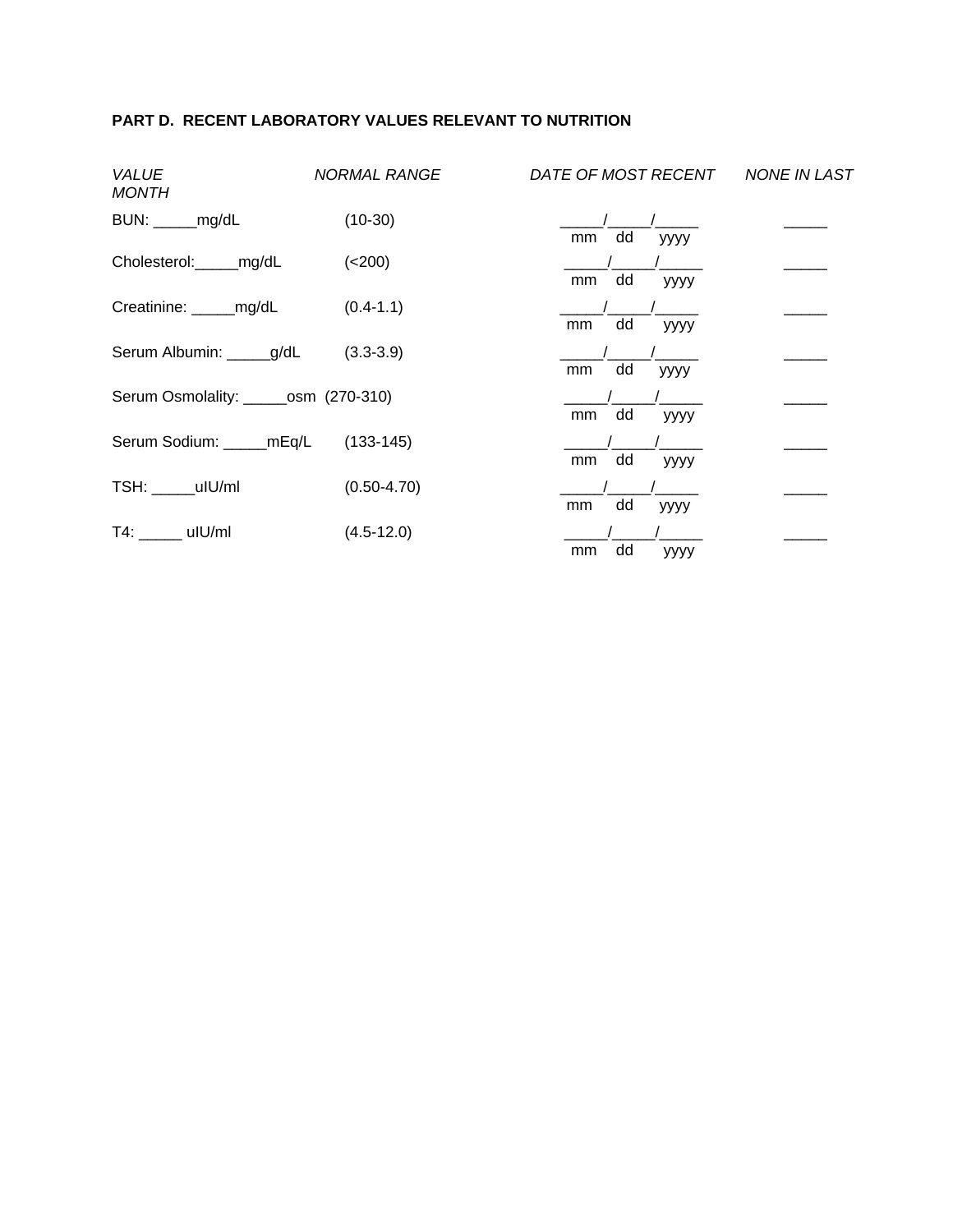#### **PART E. CURRENT WEIGHT AND WEIGHT CHANGE HISTORY**

Date of Most Recent Weight:

LATEST WEIGHT (pounds/date) and the contract of the contract of the contract of the contract of the contract of the contract of the contract of the contract of the contract of the contract of the contract of the contract o

WEIGHTS FOR 12 MONTHS PRIOR TO MOST RECENT WEIGHT OR ADMISSION

| Date                  |                          | Weight (pounds)      |  |  |
|-----------------------|--------------------------|----------------------|--|--|
|                       |                          |                      |  |  |
| mm                    | $\overline{dd}$          | yyyy                 |  |  |
|                       |                          |                      |  |  |
| $\frac{1}{\text{mm}}$ | $\overline{dd}$          | ——<br>уууу           |  |  |
|                       |                          |                      |  |  |
| $\frac{1}{\text{mm}}$ | $\overline{dd}$          | $\frac{1}{\sqrt{2}}$ |  |  |
|                       |                          |                      |  |  |
| $\frac{1}{\text{mm}}$ | $\overline{\mathsf{dd}}$ | $\frac{1}{\sqrt{2}}$ |  |  |
|                       |                          |                      |  |  |
| $\frac{1}{\text{mm}}$ | $\overline{\mathsf{dd}}$ | ——<br>уууу           |  |  |
|                       |                          |                      |  |  |
| $\frac{1}{\text{mm}}$ | $\overline{dd}$          | ——<br>уууу           |  |  |
|                       |                          |                      |  |  |
| $\frac{1}{\text{mm}}$ | $\overline{d}$           | ——<br>уууу           |  |  |
|                       |                          |                      |  |  |
| $\frac{1}{\text{mm}}$ | $\overline{\mathsf{dd}}$ | ——<br>уууу           |  |  |
|                       |                          |                      |  |  |
| $\frac{1}{\text{mm}}$ | $\overline{\mathsf{dd}}$ | уууу                 |  |  |
|                       |                          |                      |  |  |
| $\frac{1}{\text{mm}}$ | dd                       | ——<br>уууу           |  |  |
|                       |                          |                      |  |  |
| mm                    | dd                       | yyyy                 |  |  |
|                       |                          |                      |  |  |
| mm                    | dd                       |                      |  |  |

 $\frac{1}{\sqrt{mn}}$  dd yyyy